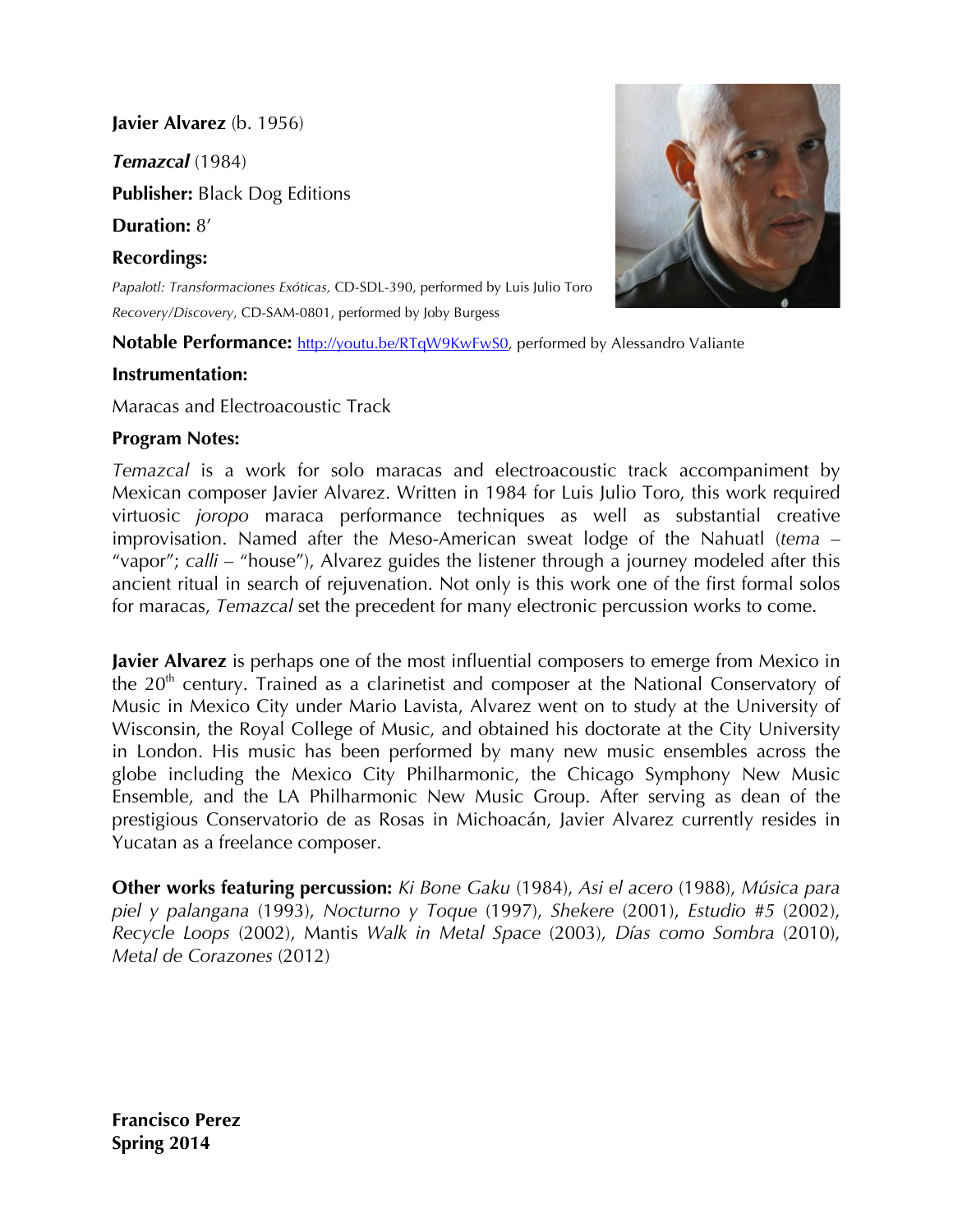## Javier Alvarez *Temazcal*

notes by Francisco Perez

- Temazcal origins
	- o Derived from Nahuatl word "temaz-calli" ("vapor"; "house")
	- o "Enter to die, return for rebirth"
	- o Meso-American sweat lodge
		- Made with branches or bricks
			- ! Covered in *frasadas* or natural materials (clay, mud, etc.)
				- Complete darkness is essential
		- ! Pit at center used for hot coals
	- o Long ceremony
	- o Four Levels of the temazcal ceremony

| $\blacksquare$ Agua - mi sangre, | Water - my blood,   |
|----------------------------------|---------------------|
| Tierra - mi cuerpo,              | $Earth - my body,$  |
| Aire - mi aliento,               | $Air - my breath,$  |
| Fuego - mi espíritu.             | $Fire - my spirit.$ |
|                                  |                     |

- ! Shaman then welcomes the participant to a new life and rejuvenation
- ! *Temazcal* Background
	- o Written in 1984 for Luis Julio Toro
		- ! Alvarez and Toro met at the Royal College of Music in London
	- o Luis Julio Toro
		- ! Venezuelan flutist
		- ! Grew close to Venezuelan folk *llanero* traditions
			- Played the maracas
	- o *Joropo* Maracas
		- ! Three type of *joropo* styles
			- *Joropo tuyero*  central; *maraquero* sings
			- *Joropo oriental*  coastal; virtuostic
			- *Joropo llanero –* plainlands; virtuosic
		- No early formal training in Venezuela/Colombia
		- Knowledge passed down traditionally
			- Apprentices imitated the masters of the instrument
	- o Notation
		- No standard notation
		- ! First formal piece to spotlight maracas as soloist
		- ! Works like *Ionisation* used maracas as general sound no substantial inflection
	- o Visual Aspect
		- Unlike many instruments, maracas are not immobile.
		- Maraqueros traditionally danced with music
	- o Alvarez commentary
		- ! "…I imagined a piece where the player would have to master short patterns and combine them with great virtuosity to construct larger and complex rhythmic structures which could be juxtaposed, superimposed and set against similar passages on tape, thus creating a dense polyrhythmic web…"
- **Structure** 
	- o *Water (0:00 1:35)* tape introduction